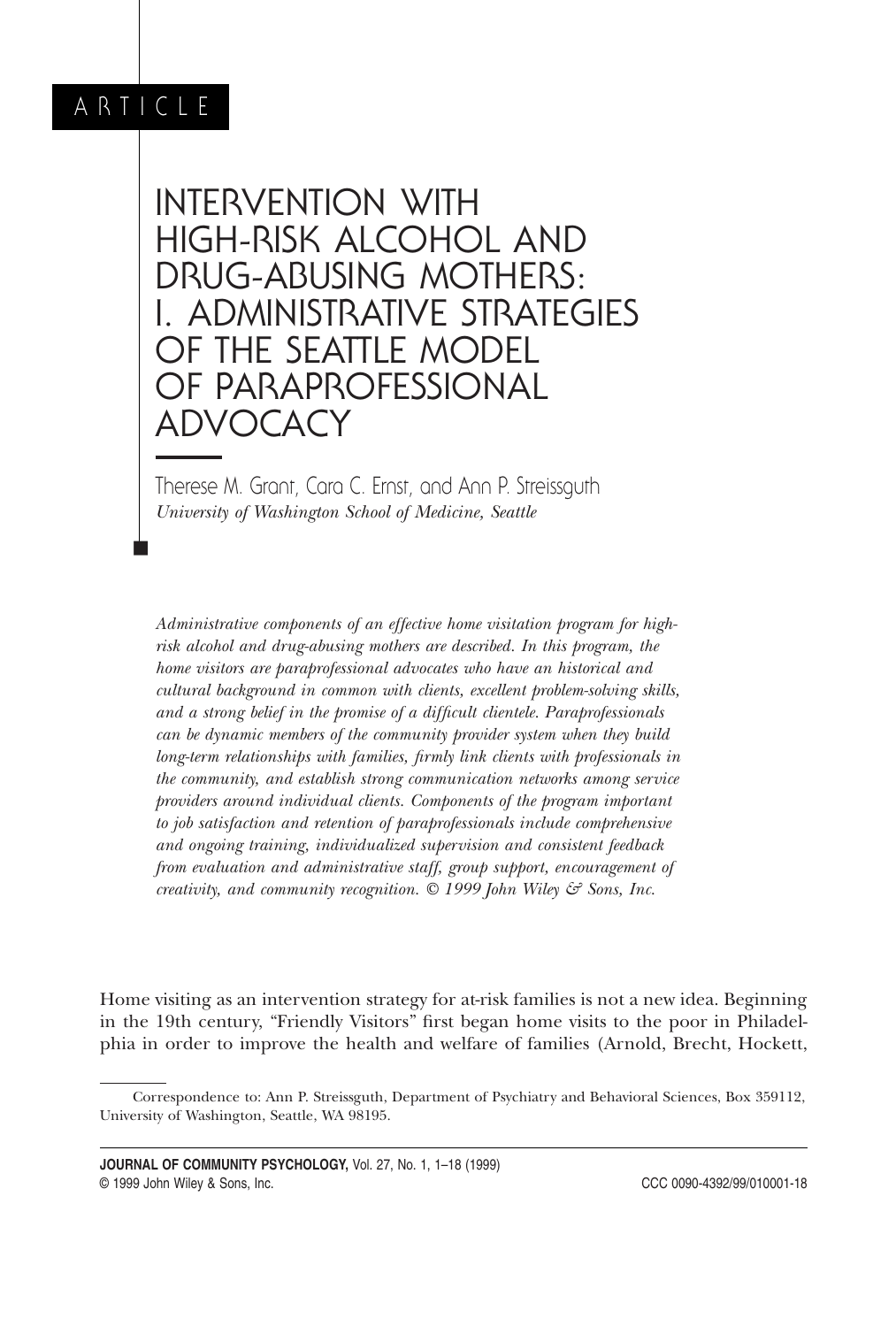Amspacher, & Grad, 1989). It is only recently that randomized clinical trials have provided evidence for the effectiveness of home visitation by nurses in helping disadvantaged mothers and families become healthier and more self-sufficient (Black, Nair, Kight, Wachtel, Roby, & Schuler, 1994a; Kitzman, Olds, Henderson, Hanks, Cole, Tatelbaum, et al., 1997; Olds, Henderson, Kitzman, Eckenrode, Cole, & Tatelbaum, 1986a; Olds, Henderson, Tatelbaum, & Chamberlin, 1986b; Olds, Henderson, Tatelbaum, & Chamberlin, 1988; Olds, Henderson, Kitzman, Eckenrode, Cole, & Tatelbaum, 1998a). Olds and colleagues (1997) have further demonstrated that specific positive effects remain many years after intervention. Based on a review of 31 randomized trials of home visiting programs for pregnant women and parents of young children, Olds and Kitzman (1993) noted that the programs most likely to be successful are those that are comprehensive in focus, have frequent visits, serve families initially at risk for poor outcomes, and are staffed by well-trained professionals. An earlier review by Durlak (1979) suggested that paraprofessionals achieved clinical outcomes equal to or better than professionals, based on 42 studies which compared the effectiveness of professional and paraprofessional helpers over a broad range of client types and helper roles. However, deficiencies and limitations in the methodology of many of the studies, and inconsistent definitions of paraprofessionals were noted.

There has been little research reported on the efficacy and implementation of home visiting programs working with pregnant and postpartum women who are chronic alcohol and drug abusers, and whose children are highly vulnerable to medical, developmental, and behavioral problems. Two studies by Black et al. (1994a,b) have reported some positive effects of home-based intervention with drug-abusing mothers randomized to biweekly home visits by nurses. Other findings indicate the efficacy of using trained lay home visitors to intervene during the first year of life with high-risk infants in low-income families, whose problems sometimes included substance abuse (Black, Dubowitz, Hutcheson, Berenson-Howard, & Starr, 1995). The relative effectiveness and merits of professional and paraprofessional models continue to be explored (Hiatt, Sampson, & Baird, 1997).

Intervention research with families affected by substance abuse warrants attention by providers and policy makers because of the tremendous social and economic impact these troubled families have on society (CASA, 1993; Gomby & Shiono, 1991; Jaffe, 1985). In their policy report to the U.S. Senate, the U.S. General Accounting Office (1990) suggested that home visiting is a promising intervention strategy, and that models using either paraprofessionals or professionals can be effective if they are well designed. Both the U.S. Advisory Board on Child Abuse and Neglect (1992) and the National Commission to Prevent Infant Mortality (1989) have proposed that home visitation by paraprofessionals might improve maternal and child health and reduce child abuse. Recommendations about the potential of paraprofessional interventions remain somewhat theoretical because rigorous scientific evaluation of these models is lacking, and therefore there is little in the literature to guide their design and practical implementation.

This paper describes the implementation and administration of the Parent–Child Assistance Program (P-CAP), originally known as the Seattle Birth to 3 Program: a promising paraprofessional home visitation model working with extremely high-risk substanceabusing mothers for 3 years beginning at the birth of the target child (See Ernst, et al., 1999, companion article in this journal, describing evaluation and 3-year findings). Strategies are described for hiring, training, and supervising staff, implementing protocols, and retaining personnel who work under trying conditions with a difficult clientele. The purpose of the paper is to convey the principles and practices we have found effective to other interventionists employing paraprofessional staff.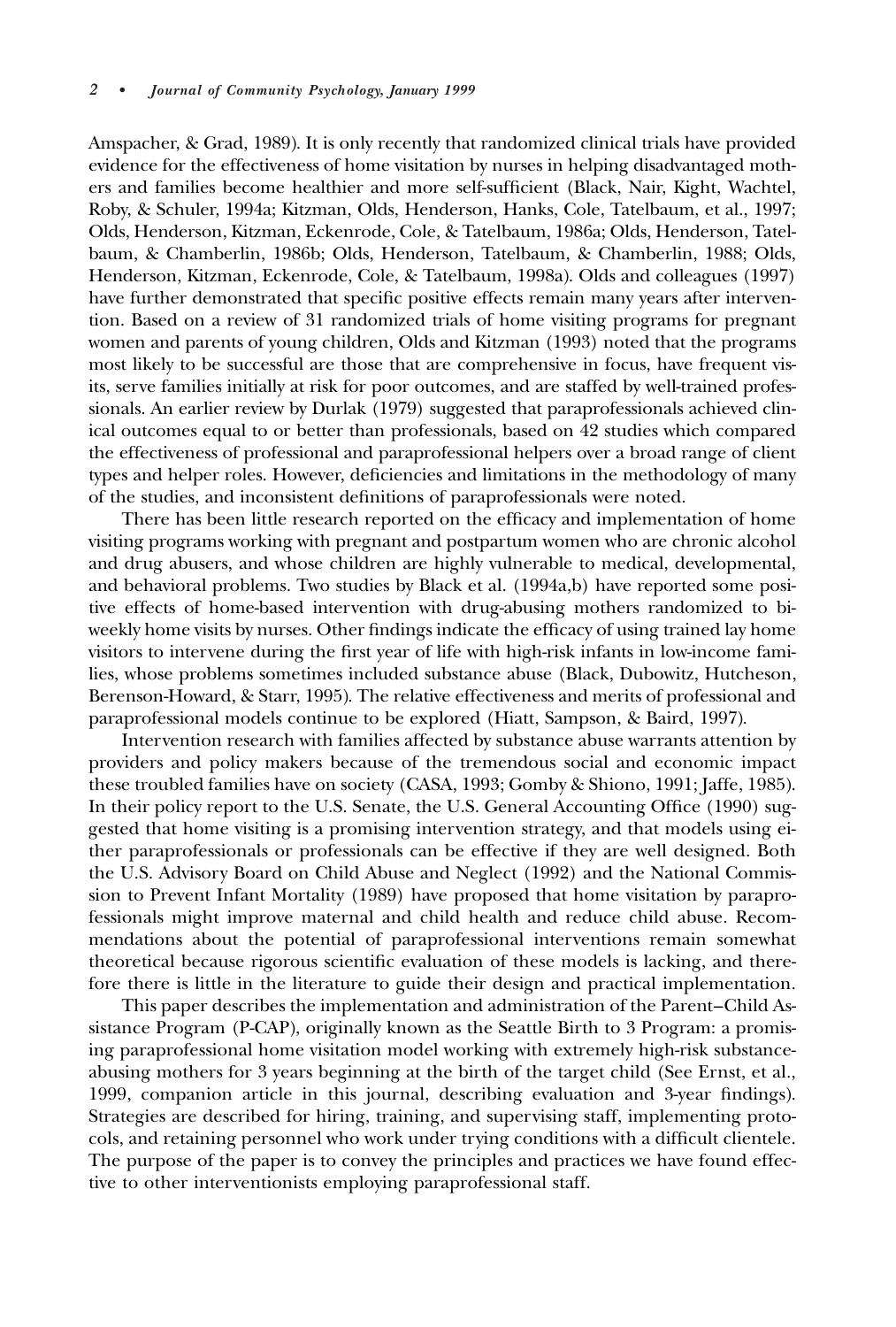### **THEORETICAL FRAMEWORK**

The Seattle model of paraprofessional advocacy is based on relational theory that has helped shape specific program components and has provided administrative and paraprofessional staff with a guiding philosophy. This theoretical framework recognizes that the consequences of alcohol and drug abuse differ among women and men in terms of physiological effects, social consequences, and forms of psychological impairment (Schneider, Kviz, Isola, & Filstead, 1995; Sullivan, 1994). Relational theory underscores the importance of interpersonal relationships in women's addiction, treatment, and recovery. Because a woman's sense of connectedness to others is central to her growth, development, and definition of self (Miller, 1991; Surrey, 1991), positive relationships within the intervention and treatment setting are critical (Amaro & Hardy-Fanta, 1995; Finkelstein, 1993). The quality of interpersonal relationships may determine whether or not a patient remains in an intervention (Barnard, Magyary, Sumner, Booth, Mitchell, & Spieker, 1988), and may be more important to improvement than concrete services received (Pharis & Levin, 1991).

Building relationships within the context of home visitation alone is not a sufficient response to pregnant and parenting women with serious multiple-risk factors. Ideally, intervention programs recognize and address the wide spectrum of family needs (Ramey & Ramey, 1993) and involve the participation of high-quality and interactive community-based support services (Weiss, 1993). An unfortunate reality is that high-risk families often remain completely outside service delivery systems because they are faced with the overwhelming task of negotiating within multiple, poorly coordinated agencies (Finkelstein, 1990, 1993; Hutchins & Alexander, 1990). We theorized that paraprofessional home visitors could fill a unique niche not consistently provided through other service agencies by bridging the gap between high-risk families and the fundamental services they need, but are unlikely to obtain without help. Paraprofessionals can develop essential relationships and understand clients because of shared history and cultural experiences. They do not experience the distance that experts and professionals often encounter in prescribed roles, and they are able to gain access and build rapport with clients who might otherwise be unapproachable (Musick & Stott, 1990; Wasik, 1993).

The Seattle paraprofessional advocacy model utilizes concepts and practical strategies based on motivational interviewing and stages of change theory. Key theoretical concepts are reflected in our work with substance abusing women: 1) motivation is a process, not a characteristic or personality trait, and clients will be at different stages of readiness for change; 2) client ambivalence about change is understandable and to be expected (Miller & Rollnick, 1991; Prochaska & DiClemente, 1986; Rollnick & Bell, 1991). Motivation for change occurs within the context of interpersonal relationship, and the home visitor's style can be a powerful determinant of client resistance or change. In using motivational interviewing strategies, the home visitor acknowledges the client's own perception of her situation, and encourages her to explore both the positive and negative aspects of the problem behavior. Acceptance and understanding of the client's situation, and trust in the client's perception and judgment, are critical.

The framework of the P-CAP intervention was influenced by harm reduction theory. Harm reduction is based on the assumption that alcohol and drug addiction and the associated risks can be placed along a continuum, with the goal being to help a client move along this continuum from excess to moderation, and ultimately to abstinence, in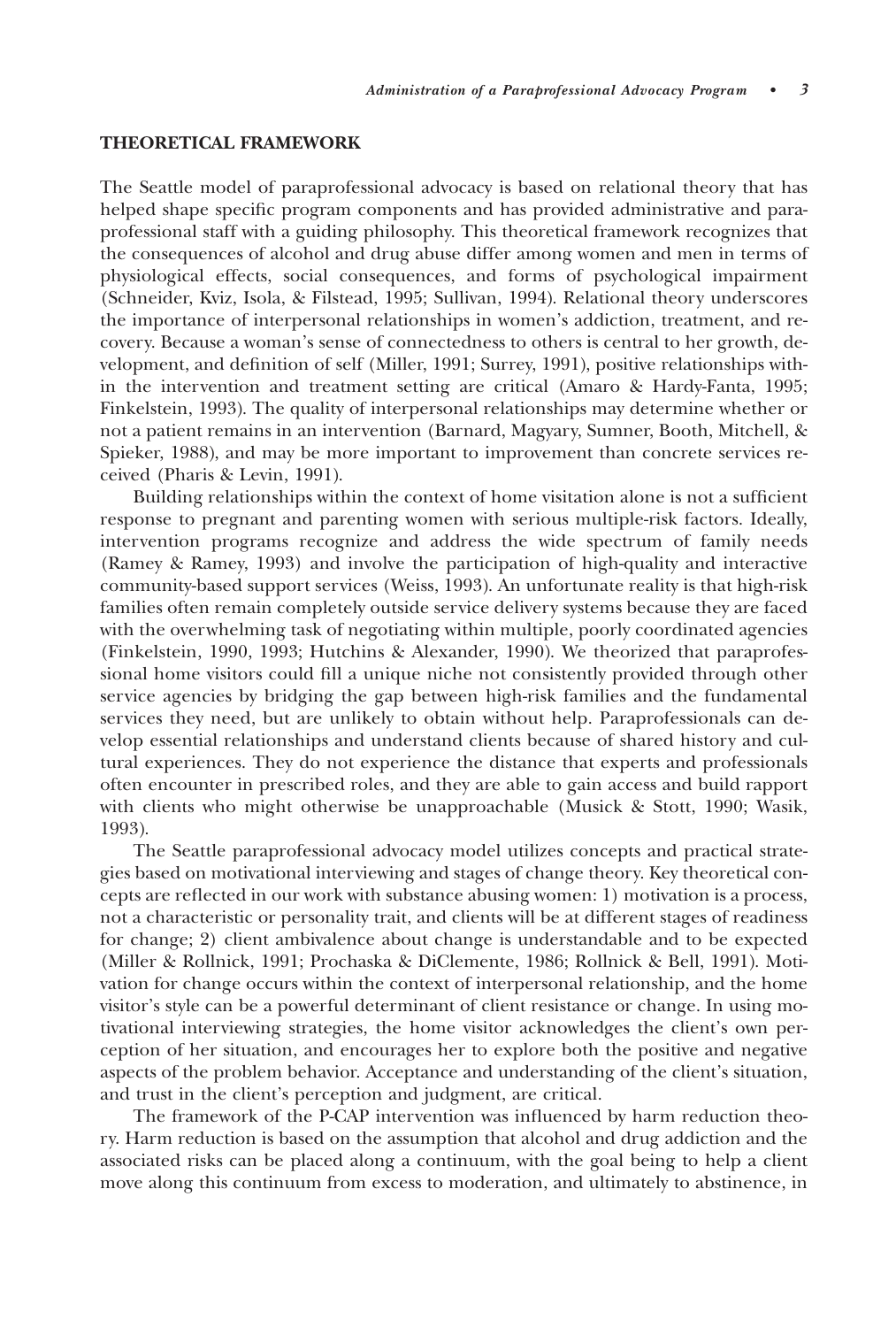order to reduce the harmful consequences of the habit (Marlatt & Tapert, 1993). In this view, "any steps toward decreased risk are steps in the right direction" (Marlatt, Somers, & Tapert, 1993, p. 148). In practice, interventionists focus attention not simply on reducing alcohol and drug use, but on reducing other risk behaviors and addressing the health and social well-being of the clients and their children. For example, an important P-CAP program goal is to reduce the risk of births of future drug- and alcohol-affected children. While not every client will be able to become completely abstinent from alcohol and drugs during her childbearing years, harm can be reduced by encouraging the woman to use effective family planning methods in order to avoid becoming a pregnant if she is still using.

#### **THE PARENT–CHILD ASSISTANCE PROGRAM**

The Parent–Child Assistance Program in Seattle, Washington, is a paraprofessional home visitation model for extremely high-risk substance-abusing women. Criteria for inclusion in the program include chronic alcohol and/or drug use during pregnancy, little connection with community service providers, and little or no prenatal care. Most of the mothers in the program are unmarried, unemployed, and have no high school degree. All of the women are polydrug users: most use cocaine and alcohol, with nearly half exhibiting a binge pattern of alcohol use; approximately half use marijuana, a quarter use heroin, and almost all mothers are cigarette smokers. Most are multiparous but are not caring for many of their children because they have been removed from custody. The social networks of the women are tenuous. The typical client has a series of partners who are usually in and out of jail, has few if any close friends, and is rarely connected to any kind of structured social group. Additional details describing the clientele can be found in the companion paper in this edition of the journal.

The Seattle Birth to 3 program began in 1991 as a 5-year federally funded demonstration project. Since 1996, the program has been supported by a combination of private funding and appropriation from the state legislature, and has expanded to a second site in Tacoma, Washington. In state statute the program is now known as the Parent–Child Assistance Program (P-CAP). The program was recently singled out by Drug Strategies, a Washington DC-based policy research institute, as one of a handful of federally funded interventions that are succeeding nationwide (Drug Strategies, 1997). The cost of the P-CAP intervention is \$3,800 per client per year for direct program services, which is consistent with figures reported from other home visitation programs (Barnett & Escobar, 1990; Black et al., 1995). There has been no turnover among the paraprofessional staff for over 6 years in a field which is notable for high rates of burnout among personnel.

Explicit objectives guide the program and are used to evaluate program outcomes. The goals of the Parent–Child Assistance Program, identified at the inception of the program, are: 1) to assist clients in obtaining alcohol and drug treatment, staying in recovery, and resolving complex problems that have arisen within the context of their substance abuse; 2) to assure that the children of these mothers are in a safe home environment and receiving appropriate health care; 3) to link mothers to community resources for the professional services and education that will help them build and maintain healthy, independent family lives; and 4) to demonstrate to community service providers strategies for working successfully with women who are often considered hopeless, in order to prevent the births of future alcohol- and drug-affected children.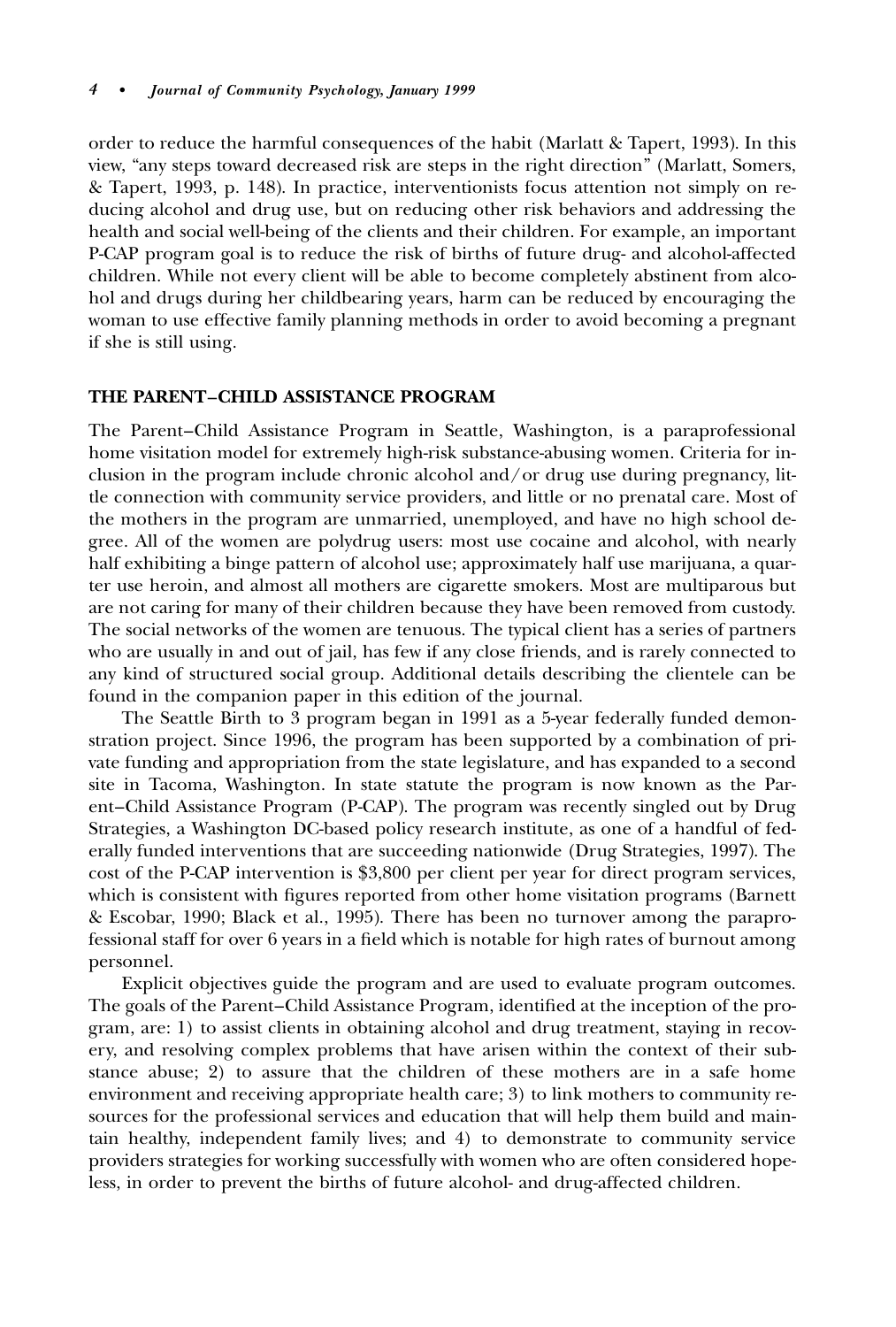The lives of clients enrolled in P-CAP are characterized by poverty, upbringing by substance-abusing parents, childhood abuse, abusive adult relationships, trouble with the law, and chaotic and unstable living conditions. As products of this background they are often distrustful of community service agencies and those representing "the system." The paraprofessional advocates employed by P-CAP have themselves overcome difficult life circumstances similar to those experienced by their clients, prior to achieving successes in school, employment, and parenting. Because of this they are able to inspire hope and to act as realistic role models and guides towards meaningful change.

P-CAP advocates are frequent home visitors who begin their work by building trust with the client and establishing an alliance with her family and social support system. This early work provides the foundation for a close and productive relationship that can endure for the 3-year program period. The program provides structured services to each client (see Table 1), with additional advocacy intervention services varying with the individual client's needs. The frequency of home visits depends on specific client issues and client acceptance of the advocate. Advocates persevere in their attempts to engage clients and are motivated by the knowledge that some of the clients who were initially the most difficult to work with eventually achieved the greatest overall success. These

#### *Table 1. Structured Program Activities*

Initial visit (as soon as possible after enrollment)

- Meet client and family members in the client's home and begin establishing a relationship and developing trust; bring gift of baby layette, photo album (advocates use an office camera to take photos of the family at special times)
- Assess basic needs and obtain critical necessities within the next day (food, diapers)
- Conduct the "It Would Make a Difference Game" card sort need assessment (Dunst, Trivette, & Deal, 1988; Grant et al., 1997a) and the Difficult Life Circumstances scale ( Johnson, Booth, & Bee, 1989)

Within 6 weeks (at least once a week)

- Obtain releases of information; contact all service providers with whom client is or should be involved
- Review with mother appropriate caregiving techniques tailored to the drug/alcohol exposed newborn; demonstrate techniques at each visit
- Identify initial goals with client using Difference Game/Goals protocol (detailed in Grant et al., 1997a); identify steps to reach first goals and who will be responsible for each item, with a focus on addressing substance abuse problem
- Help mother arrange for public assistance if necessary and enroll new baby
- Help mother identify/select a healthcare clinic, make appointment for maternal postpartum checkup

Ongoing home visitation activities (visit at least twice each month)

- Evaluate and reestablish goals every 4 months with client, identify steps to reach goals, and help client work towards goals
- Assure that all children in the family have up to date immunizations, are receiving well-child check-ups, and follow-up on referrals for children's specialist care
- Discuss reproductive process, family planning options, and ramifications of another pregnancy relevant to individual situation
- Locate an appropriate treatment facility, with a preference for long-term, women-only inpatient settings that can accommodate the woman's child(ren)
- Transport clients and their children to appointments as necessary, until clients are stabilized and able to organize a reliable system themselves
- Provide childcare while clients are attending appointments
- Use the small fund available (\$50 per client per year) for special client needs or incentives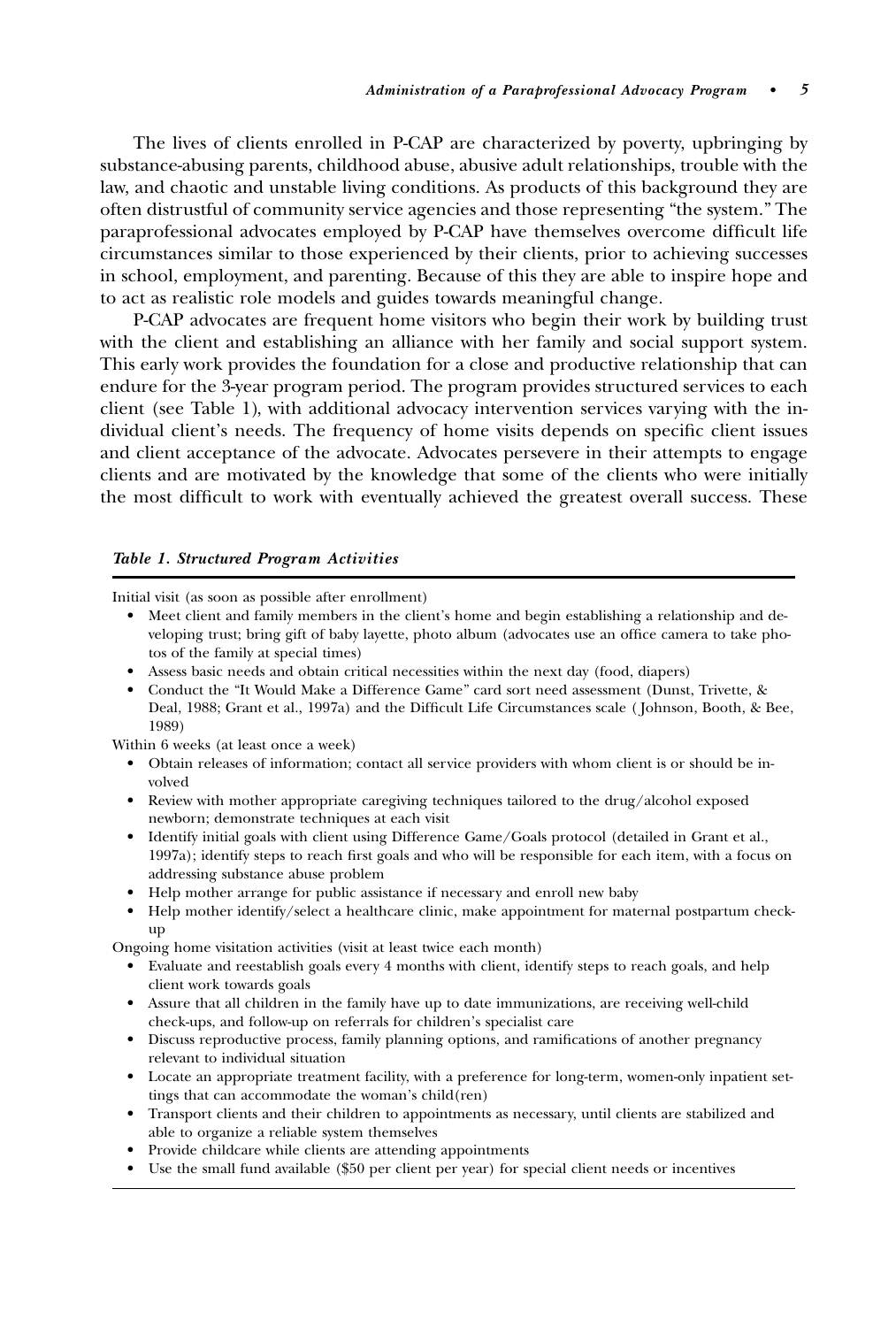#### *6 • Journal of Community Psychology, January 1999*

clients attributed their achievements to advocates who simply refused to give up on them. Korfmacher and colleagues (1998) have observed that a home visitor's persistence in staying in touch may be perceived as empathy and helpfulness, and that the expectation that the home visitor will be available on a regular basis over a long period of time may play an important role in improvement, regardless of number of actual visits.

Advocates use concrete, explicit methods to help clients identify personal goals and the incremental steps that must be taken to meet those goals. The client is closely involved in every plan and decision as the intervention proceeds. Our advocacy approach is two-pronged: paraprofessionals provide extensive role-modeling and practical assistance directly in the home with the client, and they connect clients to a comprehensive variety of services in the community, assuring that clients actually receive the services they need (Grant, Ernst, & Streissguth, 1996a; Grant, Ernst, Streissguth, Phipps, & Gendler, 1996b; Grant, Ernst, McAuliff, & Streissguth, 1997a).

### **STRATEGIES FOR BUILDING THE PARAPROFESSIONAL STAFF**

Paraprofessional models are generally considered to be cost-effective because staff are compensated at lower salary rates than professionals. However, this is only true as long as there is little turnover among the paraprofessional staff, given costs of rehiring, retraining, and shifting caseloads.

#### *Advocate Characteristics and Hiring*

The Parent–Child Assistance Program has hired a total of 16 advocates since 1991. Three of the original five advocates hired left the position within 6 months by mutual agreement. Another, who had the least similarity in background to the clients, left after a year to take a better paying position in a clinical research project. Of the twelve advocates who have remained with the program, five have been at the Seattle site since 1992 (over 6 years since this writing), five have been at the second P-CAP site in Tacoma, Washington since it opened in July 1996, and two were hired in July 1997. These advocates represent diverse ethnic backgrounds (African American, Caucasian, Native American, Pacific Islander), with an average age in their early thirties at the time of hire. Ten of the twelve advocates have children of their own, and eight of these ten are single parents.

Advocate turnover and the resultant transfer of a caseload to different advocates can have serious psychological consequences for clients and can compromise outcomes in a model that is based on the development of a consistent, long-term trusting relationship between advocate and client. An evaluation of qualities and characteristics of advocates who left and those who remained with the program helped to determine a basic set of skills and attitudes important to the position. This information allowed us to better assess person–job fit prior to subsequent hiring.

The most important background characteristic of advocates is their shared history with clients, and their subsequent personal achievements. Over half of the advocates had been in recovery from alcohol or drug addictions for at least 6 years at the time they were hired, and the others grew up in families or reservation communities where substance abuse was a profound problem.

Successful advocates have varied styles and approaches to working with clients, but share the characteristics of having empathy, excellent problem-solving skills, tenacity, and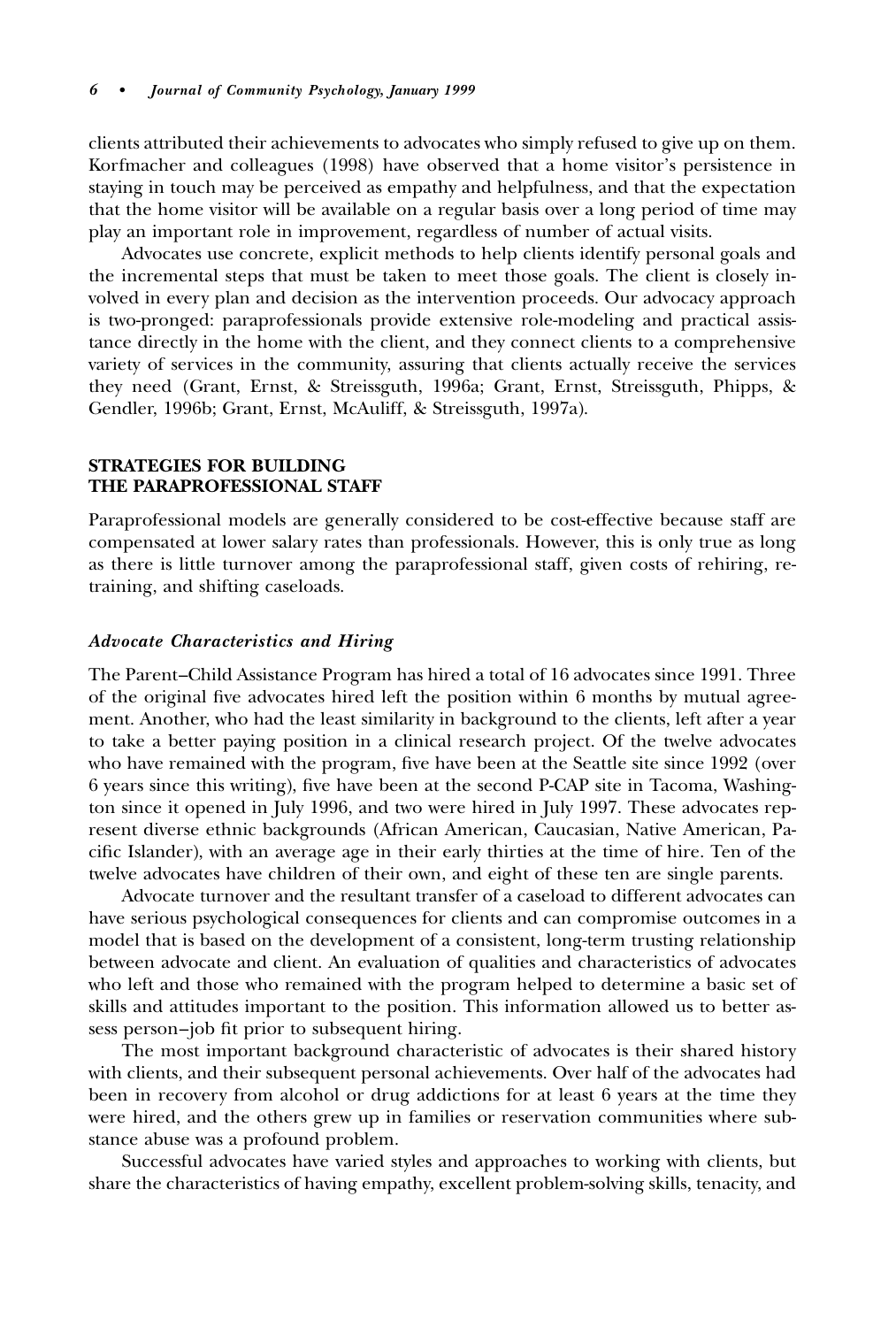a direct, honest, but nonjudgmental manner. A most important conviction shared by successful advocates is a strong belief in the essential worth and promise of each client regardless of her past. Advocates understand that for women who have never experienced security, competence, and accomplishment, each small step toward rebuilding her life is a risk the client takes deserving of attention and encouragement. Advocates understand at the time they are hired that they will be working with clients who are often difficult and manipulative, but they are excited and challenged by the opportunity to work with these women for a period of time long enough to allow for the process of realistic and gradual change to occur.

Successful advocates have all had at least 2 years employment experience working in a social services field with high-risk populations. Those with more direct experience with alcohol or drug abusers (either through work or personal experience) are more prepared and comfortable with the types of clients they encounter. All have high school diplomas, and most have had at least 2 years of college. Six of the twelve advocates have continued to pursue their education on a part-time basis during their employment with P-CAP in the fields of chemical dependency certification, psychology, and social work.

The three advocates who were not successful in the position taught administrators important lessons:

- *1.* Former alcohol or drug abusers must be in recovery for at least 6 years and, equally important, must be maintaining a stable, recovery-oriented lifestyle with a solid support system. They must have moved well beyond chaotic circumstances that may have accompanied the former lifestyle.
- *2.* The advocate home visitor position is not a desk job with a predictable schedule. Advocates cannot expect clients to come to them, or to be on time and consistent. Those who cannot flexibly manage multiple issues and prioritize quickly as crises arise will find this work stressful and disheartening and are unlikely to form successful relationships with clients.
- *3.* A judgmental or apprehensive attitude on the part of the home visitor is not conducive to building an open relationship with the client.

In advertising for the advocate position, administrators ensure that notification of job openings reaches diverse populations, but the most successful advocate recruitment has occurred through word-of-mouth by service providers who have worked with advocates and understand the scope of the role, and through recommendations of current advocates who know what the position requires. Four successful advocates came from other home visitor programs they found frustrating because they permitted only shortterm contact with clients who clearly needed more consistent, long-term support in order to achieve positive outcomes.

## *Advocate Training and Safety*

Comprehensive ongoing training is essential to a successful paraprofessional program. One of the challenges in developing a training plan is that staff may not all start their jobs at the same time. At the outset of the Seattle Birth to 3 Program, recruitment of clients was staggered, with advocates hired at different times to accommodate increasing client enrollment. Formal training sessions covering specific issues that advocates encounter are conducted by professionals in their respective fields at the beginning of the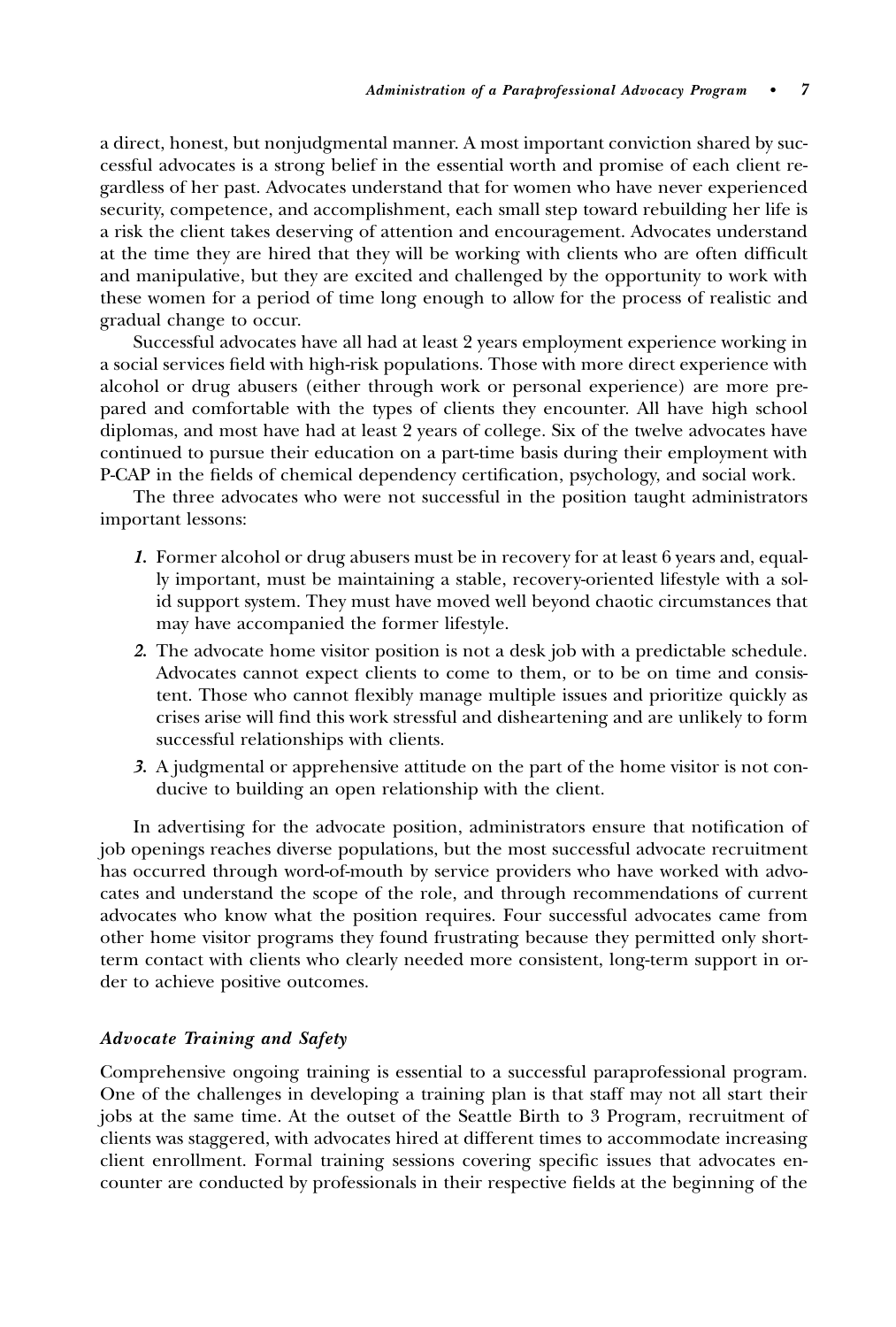#### *8 • Journal of Community Psychology, January 1999*

project and throughout the program (see Table 2). Additional options for providing equal training opportunities to advocates hired later include enrolling advocates in trainings offered in the community, utilizing teaching videos, and conducting repeat, abbreviated trainings in which new staff receive training and established staff receive a refresher course.

Administrators arrange training sessions with representatives from key provider agencies (e.g., Children's Protective Services, Planned Parenthood) in order for advocates to learn the dynamics of the agencies and work more effectively with them, and for agency staff to be introduced to the role of the advocates. Their familiarity with the paraprofessional model and with individual advocates enhances our ability to address specific service barriers encountered by clients and resolve them more quickly.

Advocates regularly attend the community trainings offered by health and social services agencies in the area. The purpose of the trainings is twofold: to increase advocates' knowledge base, and to allow an opportunity for them to establish contacts and share strategies with providers who encounter similar issues working with a substance-abusing population.

New advocates have an initial training period of 80 hr before they receive their first client. The program training manual includes required readings by Grant et al. (1996a,b, 1997a), Nadwairski (1992), and Wasik, Bryant, & Lyons (1990), and instruction on program philosophy and protocols. Materials are presented on structured program services for home visits, protocols for working with community resources most frequently used by clientele, tracing lost clients, advocate standards of behavior (mandated reporting of child abuse, duty to warn, and client suicide protocols), strategies for working with clients on specific goals, and administrative procedures.

Advocates are trained by the program director and the program evaluator on administration of forms they will use for client assessment and evaluation. Each advocate completes for herself the forms she will be asking her clients to complete in order to give advocates first hand experience with reading and thinking about sensitive items. Advocates practice administering forms and role-playing scenarios they might encounter with clients.

Initial advocate training also includes an additional 40 hr spent accompanying experienced advocates as they perform typical activities. On home visits, they observe client–advocate interactions, the types of issues that might be covered in a typical visit, techniques for approaching resistant clients or wary boyfriends, and how to assess personal safety in potentially risky areas. Beginning during training, all advocates keep case

## *Table 2. Topics for Initial Advocate Training Provided by Community Professionals*

- Infant developmental stages and caregiving techniques (e.g., Sumner et al., 1990), with a particular emphasis on alcohol- and drug-affected children
- Substance abuse (including behaviors associated with specific drug use, the process of recovery, and relapse prevention techniques)
- Alcohol and drug treatment issues
- Motivational interviewing strategies (Miller & Rollnick, 1991; Rollnick & Bell, 1991)
- Mental health (particularly related to substance abuse, dual diagnosis, childhood sexual abuse)
- Domestic violence
- Family planning (methods, contraindications, and side effects)
- HIV and AIDS prevention and screening
- Advocate safety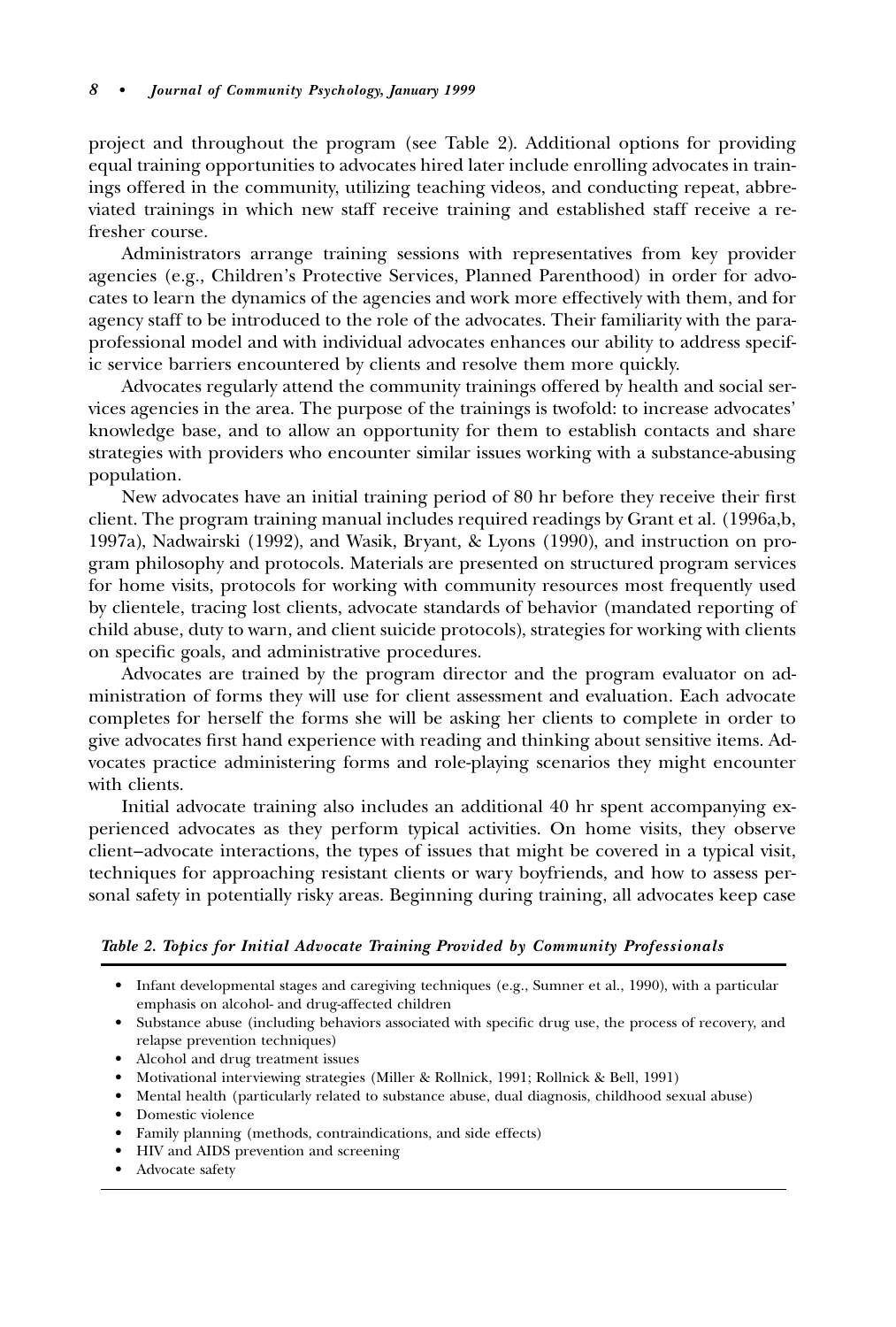| Type of activity                                        | Average time spent per week |        |      |                    |
|---------------------------------------------------------|-----------------------------|--------|------|--------------------|
| Service                                                 |                             |        |      | 32.4 <sub>hr</sub> |
| Face-to-face with client                                |                             | $40\%$ | 16.0 |                    |
| Transportation                                          |                             | 17%    | 6.8  |                    |
| Agency contacts                                         |                             | 13%    | 5.2  |                    |
| <b>Extended family contacts</b>                         |                             | 7%     | 2.8  |                    |
| Correspondence to clients                               |                             | $1\%$  | .4   |                    |
| Special projects: newletter, client social activities   |                             | $3\%$  | 1.2  |                    |
| Administrative                                          |                             |        |      | 7.6 <sub>hr</sub>  |
| Supervision. training, staff meetings, retreats         |                             | 8%     | 3.2  |                    |
| Casenotes, client evaluations, and administrative forms |                             | 8%     | 3.2  |                    |
| Consultation with community, presentations, meetings    |                             | $3\%$  | 1.2  |                    |

*Table 3. Paraprofessional Advocate Activities*

Note: Data were derived from Advocate Time Summary Sheets, for 1-year period, September 1996 through September 1997, averaged over the five advocates for Seattle P-CAP during that period.

notes and a contact record documenting time spent with the client and content of the visit; both are reviewed regularly by the clinical supervisor for content and accuracy and are used to monitor program accountability. Table 3 illustrates advocate activities and the proportion of time, on average, that advocates spend on these activities.

Advocate safety is addressed with an emphasis on prevention. Advocates are trained by police and drug enforcement agency officers on how to conduct themselves in potentially dangerous areas. They leave information about their whereabouts on a daily office tracking sheet, go in tandem on home visits when there is any question about personal safety, and carry cellular telephones. Staff are susceptible to certain medical risks because of their close and frequent contact with a high-risk population, and have received Hepatitis B vaccinations, tuberculosis screening, and Tetanus boosters administered by a public health nurse at staff meetings. Recommendations for immunizations and other precautions can be made by local public health departments.

## *Advocate Satisfaction and Retention*

We have experienced little turnover among paraprofessional advocates, although staff burnout is a common administrative problem among home visiting programs (Wasik et al., 1990). Strategies were developed early in the program to encourage ongoing support and growth, to promote a sense of meaning and satisfaction, and to prevent attrition.

*Caseload.* Original plans for a 1 to 20 advocate to client ratio were found to be unrealistic as enrollment progressed; therefore, the ratio was reduced to a more manageable 12–15 clients per advocate to permit the time necessary to do intensive work. This caseload size is the most frequently reported by programs in a national survey of home visiting programs (Roberts & Wasik, 1990).

*Community recognition.* Over time, advocates have been recognized in the community for making a difference in individual client's lives. They have been invited to speak at local meetings, as well as at national conferences sponsored by our federal funding agency.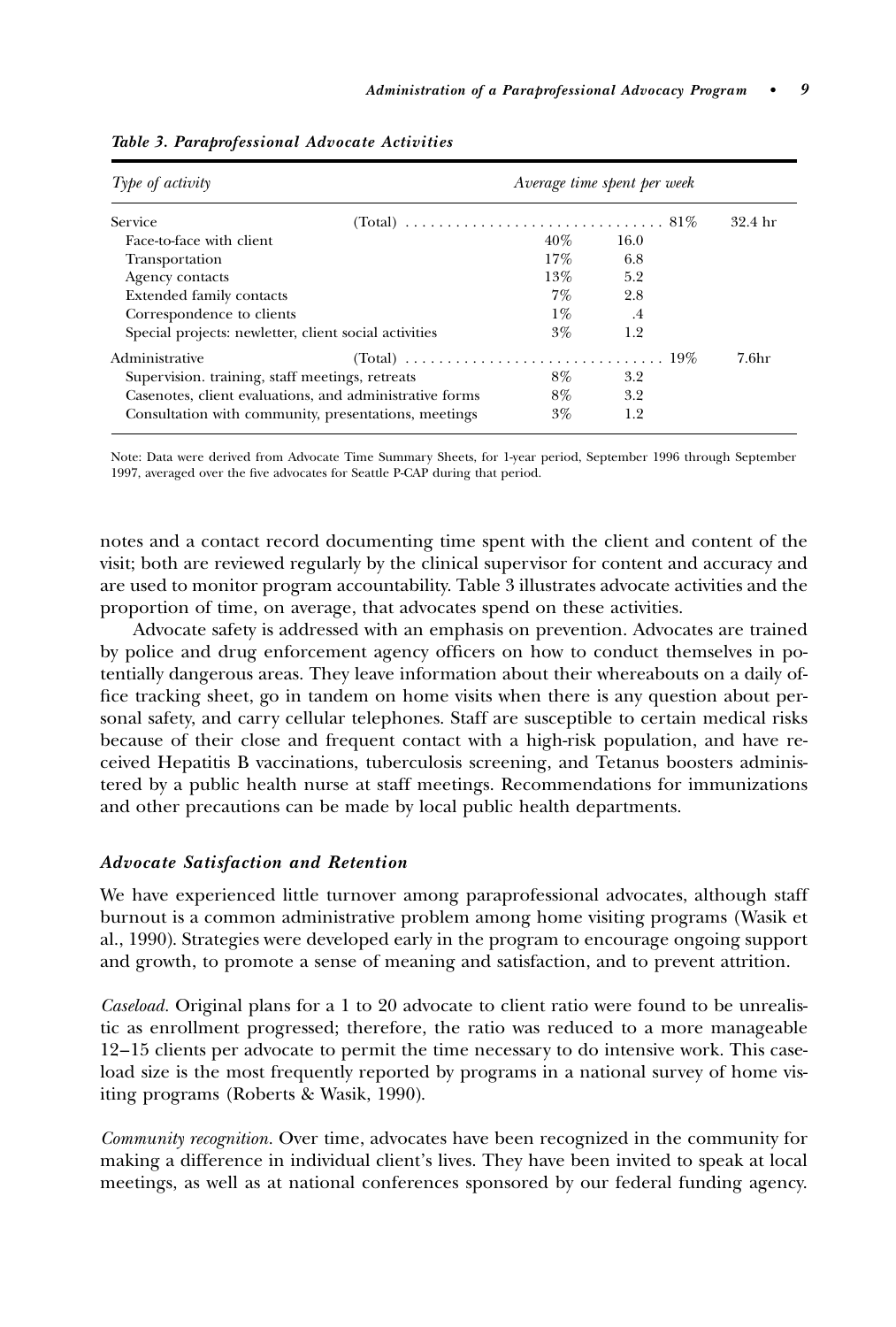The opportunity to plan presentations and speak publicly broadens their skills, enhances self-esteem, and increases diversity in their roles and interest in their work. Recognition and a sense of pride help the staff remain positive in the face of client setbacks.

*Diversity and creativity.* Advocates work beyond routine agency protocols when necessary in order to solve problems, and supervisors support and foster creative solutions (or as advocates call it, "thinking out of the box"). Because advocates are in a position to observe many aspects of a client's life and recognize strengths or problems that may have gone unnoticed, recommendations they make to professionals are valued. For example, one advocate intervened on behalf of a client who was arrested on an old warrant for forgery. The client had been in our program for 2 years, had completed a treatment program and had been abstinent from drugs and alcohol for over a year, and was successfully parenting her child. The advocate organized professionals to attend a hearing in support of this client, and the judge accepted a recommendation that the client be sentenced to 8 months of home electronic monitoring where she and her son could continue to live together, instead of the planned 18 months in a medium security prison with her son in foster care. This solution resulted not only in a very positive outcome for mother and child, but also in substantial cost savings to the public. Had the original sentence been imposed, the prison and foster care costs incurred would have amounted to \$43,950, versus the \$2,630 cost of home electronic monitoring. In other instances, advocates routinely negotiate arrangements for clients to be sentenced to long-term inpatient treatment instead of jail.

Administrators support advocates' offers to take on special projects (e.g., a monthly client newsletter including articles written by clients, a summer picnic for clients and children), even though these projects require additional time and energy. Advocates find that it is invigorating and stimulating to move beyond the daily management of a caseload to try out new ideas.

*Staff retreats.* Periodic half-day retreats are held away from the office at a staff member's home in order to give administrative and paraprofessional staff an opportunity to step back and examine the overall progress and direction of the program and discuss issues of concern to the group. Advocates are encouraged to incorporate a wider perspective, a view that is vital when working with a clientele in which relapse is frequent and progress rarely steady. Retreat topics are identified in advance by administrators with advocate input, and advocates may be given an article to read for discussion. Later, the project director produces a document for distribution to advocates incorporating ideas crystallized at the retreat. Examples of retreat products that are of practical use to advocates include how advocates walk the fine line between enabling and empowering clients, and how they identify and maintain personal boundaries in order to avoid burnout.

*Performance evaluations.* The program director and clinical supervisor conduct individual performance evaluations with advocates annually. While it is understood that advocates are not ultimately responsible for the choices their clients make, administrators do provide them with quantitative feedback on time spent and progress of clients within their individual caseload relative to overall findings. Though research protocol precluded this type of performance evaluation in the original demonstration, we have found this strategy to be useful in highlighting strengths, and pinpointing areas that need work. In ad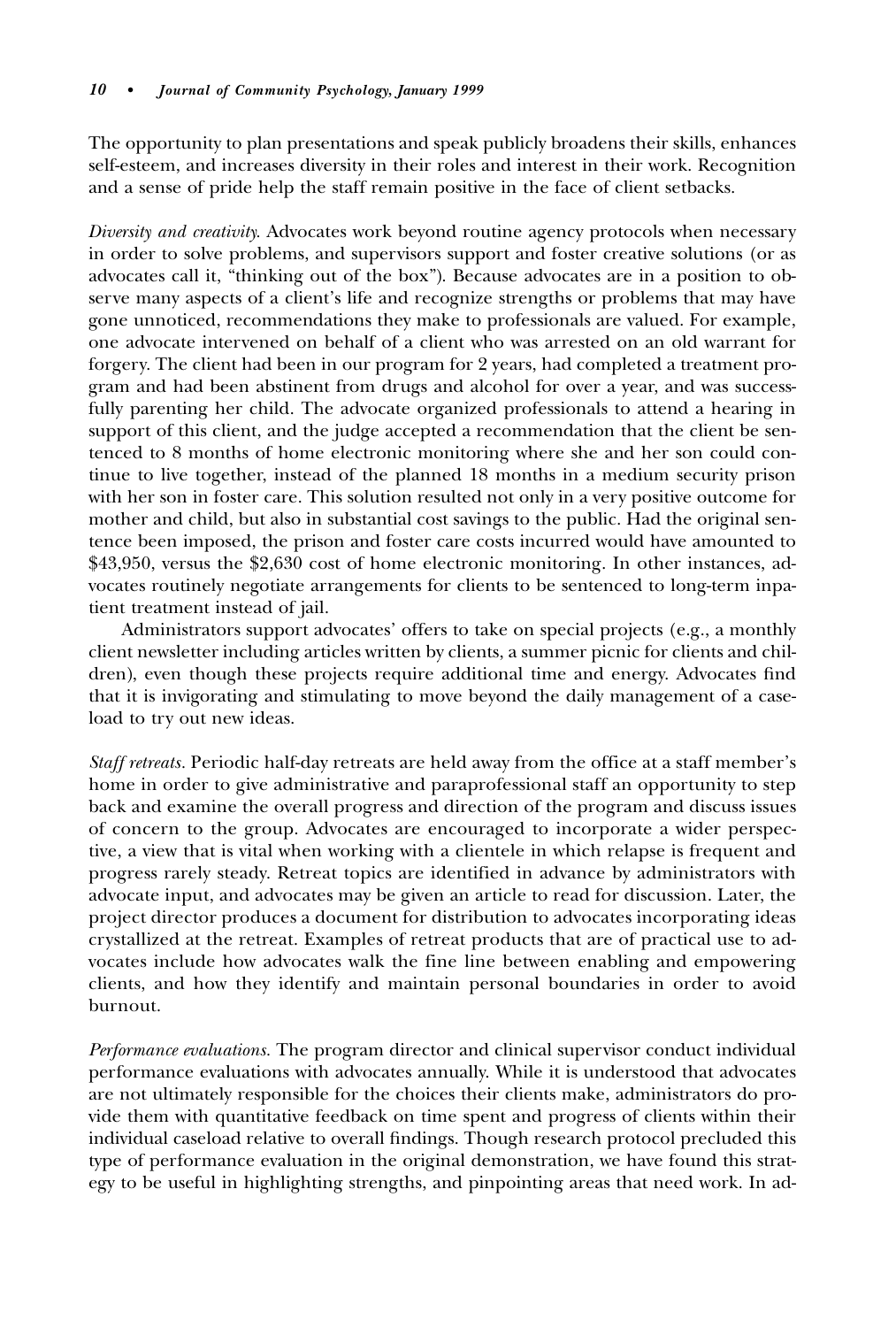dition, performance evaluations give advocates an opportunity to express opinions and personal goals.

*Advocate salary and benefits.* Advocates are university employees affiliated with a research office respected in the community. They are paid well and receive full medical and dental benefits for the family, aspects of the job that contribute to retention and commitment.

## **STRATEGIES FOR ADMINISTERING THE PARAPROFESSIONAL PROGRAM**

## *Individual Supervision*

Individual advocate supervision occurs for  $1-1/2$  hr each week with an experienced clinical supervisor who has a master's degree in social work and experience in the field. Advocate and supervisor together examine the amount of time spent and activities with each client, the client's progress toward meeting goals, specific problems and potential solutions, completion of paperwork, and job concerns.

One of the ongoing challenges faced by the supervisor is management of personnel who are paraprofessionals, but who must act in a manner that is credible to the professional community. Advocates occasionally become biased champions for the client's cause, and have made questionable judgments or statements to service providers. In these cases, the clinical supervisor provides objective assessment and mediates a resolution between the provider and the advocate. The clinical supervisor performs the same role when conflicts arise between clients and advocates.

It has been advantageous to hire advocates who have work experience and who understand behaviors expected within the context of an office culture. Even so, problems still arise—including inappropriate venting of frustrations in the office that can be overheard when others are on the phone; leaving the shared state cars in unacceptable condition for the next driver; inconsistency in completing paperwork in a timely manner; inappropriate smoking behavior; and so forth. When relevant to the group, problem areas are discussed at staff meetings and advocate input is sought in resolving issues (e.g., advocates as a group devised a checklist and delegated tasks for upkeep and monitoring of state cars, and advocates suggested assigning paperwork catch-up days for those who were behind).

# *Group Staffing*

Weekly staffing meetings are a forum for the lively exchange of information, ideas, and encouragement, and are a vital part of work as a team. The 2-hour meetings are held at the same time each week, attendance is required, and phones and pagers are not answered during these sessions. The most important component of the weekly meetings is staffing clients for feedback from other advocates. Each advocate discusses one individual client with whom she is experiencing problems or successes, and coworkers offer comments and suggestions. As advocates listen to each other describe scenarios and how they were handled, they learn from each other, provide support, and are able to reflect on experiences with their own clients. A special asset of the weekly staffing is that it provides a standard time when outside visitors and community professionals can sit in to get a flavor of the scope of P-CAP activity. Business matters are addressed weekly and minor problems are resolved as they occur.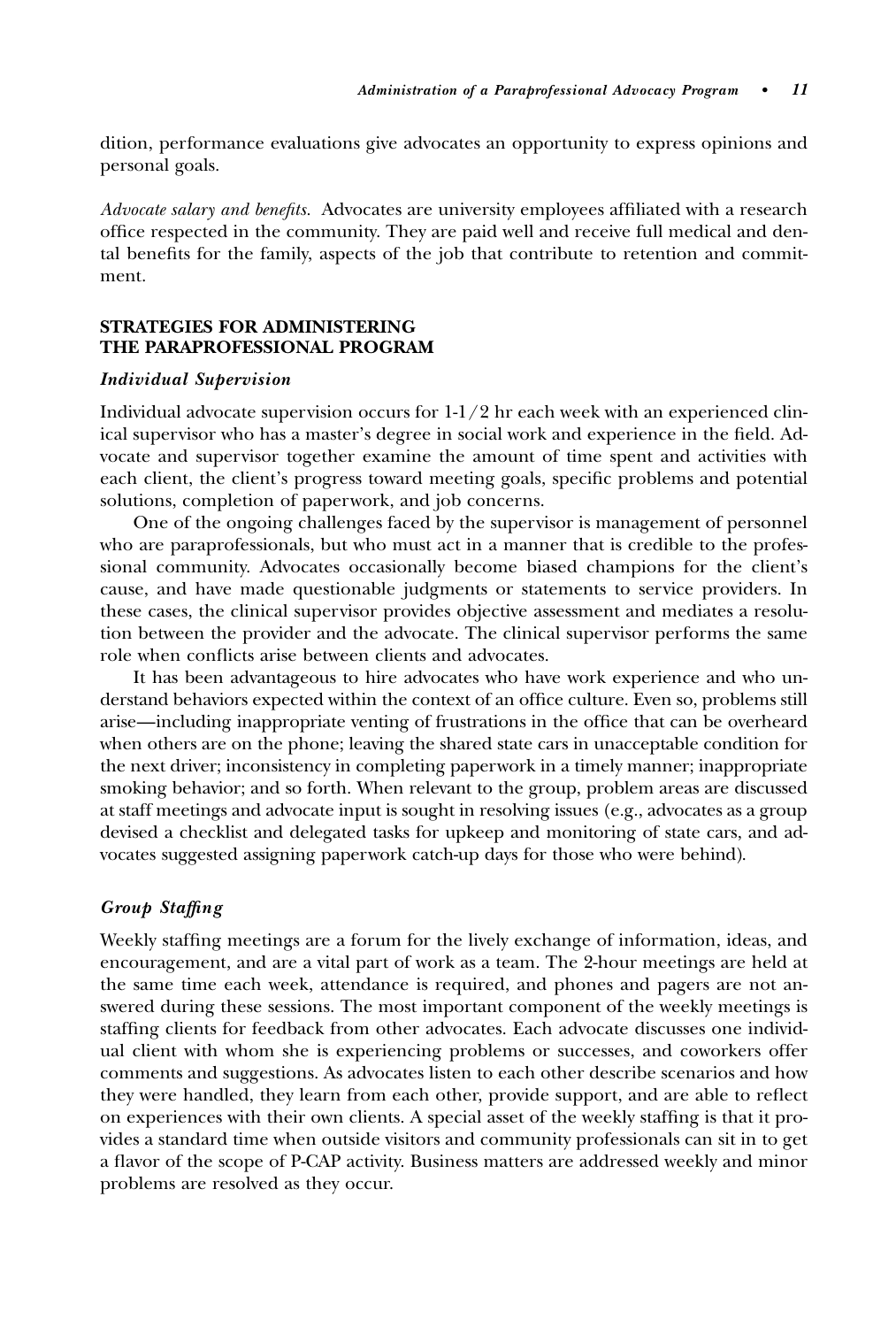## *Communication and Accountability*

Most of the advocates' time is spent in the field with clients; therefore, mechanisms have been instigated for purposes of accountability. If they are not going to be in the office, advocates leave information indicating their destination and expected return time. This information is logged on a daily tracking sheet and updated during the day along with any messages the advocate has for her incoming callers. Advocates and administration staff wear voicemail pagers and are expected to return pages as soon as possible, and always within 24 hr.

All advocates work full-time with flexible hours, because important client events and crises do not necessarily occur on weekdays between the hours of eight and five o'clock. Advocates alert the clinical supervisor by phone or voicemail if it becomes necessary to work evening or weekend hours, and they are discouraged from working more than 40 hr per week. If they do so, they record these hours and take them off as soon as possible. Preferably, they do not wear pagers during time off.

# *Linkages With the Community*

One of the most important components of P-CAP is the development of working relationships between advocates and client service providers. While this is a process that continues to develop over time, mechanisms were implemented early in the program to lay the foundation for these relationships.

Formal memoranda of understanding (MOU) were drawn up between P-CAP and key agencies at the onset of the program as one way of introducing the program within the community and clarifying roles. MOUs describe services an agency could be expected to provide to our clients, and what the agency could expect from the paraprofessional advocates.

*Individualized client management plan.* Beginning with a new client's enrollment, each advocate systematically contacts service providers who are currently involved with her client and locates additional professionals and providers whose skills and services will be necessary to help the client meet personal and program goals. After obtaining necessary Releases of Information from the client, she links providers with each other by organizing case consultations or conference calls, and acts as a liaison for communication within this network in order to avoid duplication of services or working at cross-purposes, and to alleviate manipulation by the client. Advocates help clients manage multiple life problems that will otherwise complicate and interfere with service provision by the professionals. Clients' service networks change over time. Early in the intervention, services commonly include alcohol/drug assessment and treatment, Children's Protective Services (CPS), legal services including management of child custody issues, family healthcare, housing, family planning services, and basic needs. Later, clients in recovery begin to utilize education and vocational training resources in the community.

*Reports to the community.* Research findings from programs for children and families must be effectively disseminated in order to have an impact on communities and policy makers (Olds, O'Brien, Racine, Glazner, & Kitzman, 1998b). We keep professional colleagues and service providers updated on the program by producing brief, periodic status reports describing what we are learning about working with this population—including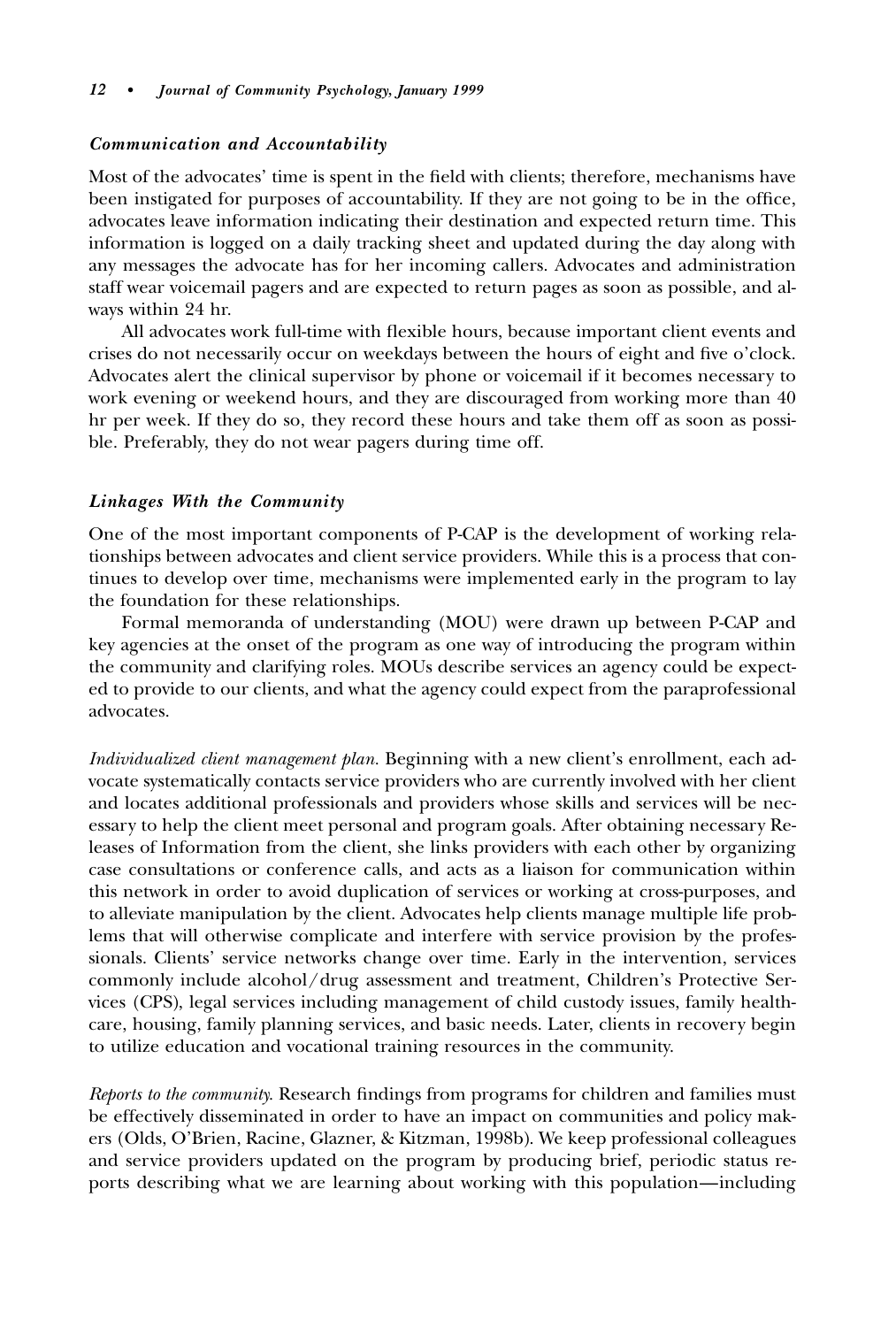specific strategies advocates have found effective, observations and recommendations about services available, and service barriers experienced by our clientele (e.g., Streissguth et al., 1994). In these reports, we pose questions that compel the reader to think about problems and potential solutions we might implement as a community. Succinct reports termed "Action Plans," specifically oriented toward state lawmakers, included outcomes at the conclusion of the demonstration project, examples of potential cost savings of intervention, and client comments about their experiences in the program (e.g., Grant et al., 1997c).

## **STRATEGIES FOR EVALUATION**

Program evaluation has played an important role in the implementation and administration of the Parent–Child Assistance Program. Having a dedicated program evaluator within the administrative staff has proven to be an effective strategy for evaluating client progress, stimulating assessment and improvement in programming, and communicating effectively with the community. Evaluation has been employed at three levels: quantitative and qualitative evaluation to determine the effectiveness of the intervention in changing client's lives and the processes associated with change, program development evaluation to determine and refine elements of the theory-based model as it is put into practice, and ongoing program evaluation activities to maintain a healthy, functional organizational operation.

## *Outcome Evaluation*

The original demonstration project compared 65 mothers who received advocacy services for 3 years after the birth of the target child with a control group of 31 mothers who received the community standard of care (for example, physician or court referrals to public health nurses, Children's Protective Services, or substance abuse treatment). At the completion of the demonstration project, clients and controls were compared on a holistic composite summary variable consisting of five domains: alcohol/drug treatment, abstinence from alcohol and drugs, family planning, child well-being, and involvement with health and social services. Women in the intervention had significantly higher composite summary scores, and their scores were better than the control group on each of the five domains. Clients who had spent more time with their advocates over the 3 years had more positive outcomes. (See companion paper by Ernst et al., 1999, in this journal for details on methodology and outcomes).

In the original, federally funded demonstration project, quantitative outcome data were collected by research assistants who were blind to the status of subjects, and who interviewed clients at intake and at scheduled annual follow-up visits at a University of Washington research facility. In the current state-funded program, advocates are trained to record outcome information regarding client progress monthly. Emphasis is placed on the advocates' role in quality control in collecting data, and in assuring that outcomes reflect reality as closely as possible.

While we were able to train paraprofessionals to collect process data on amount of time spent and topics discussed at each home visit in a reliable manner (Ernst, 1997), the time and effort required to collect detailed content data proved to be unwieldy for continued program use. We continue to collect data on quantity of contact. We did not attempt to have the paraprofessional advocates assess the more subtle quality of contact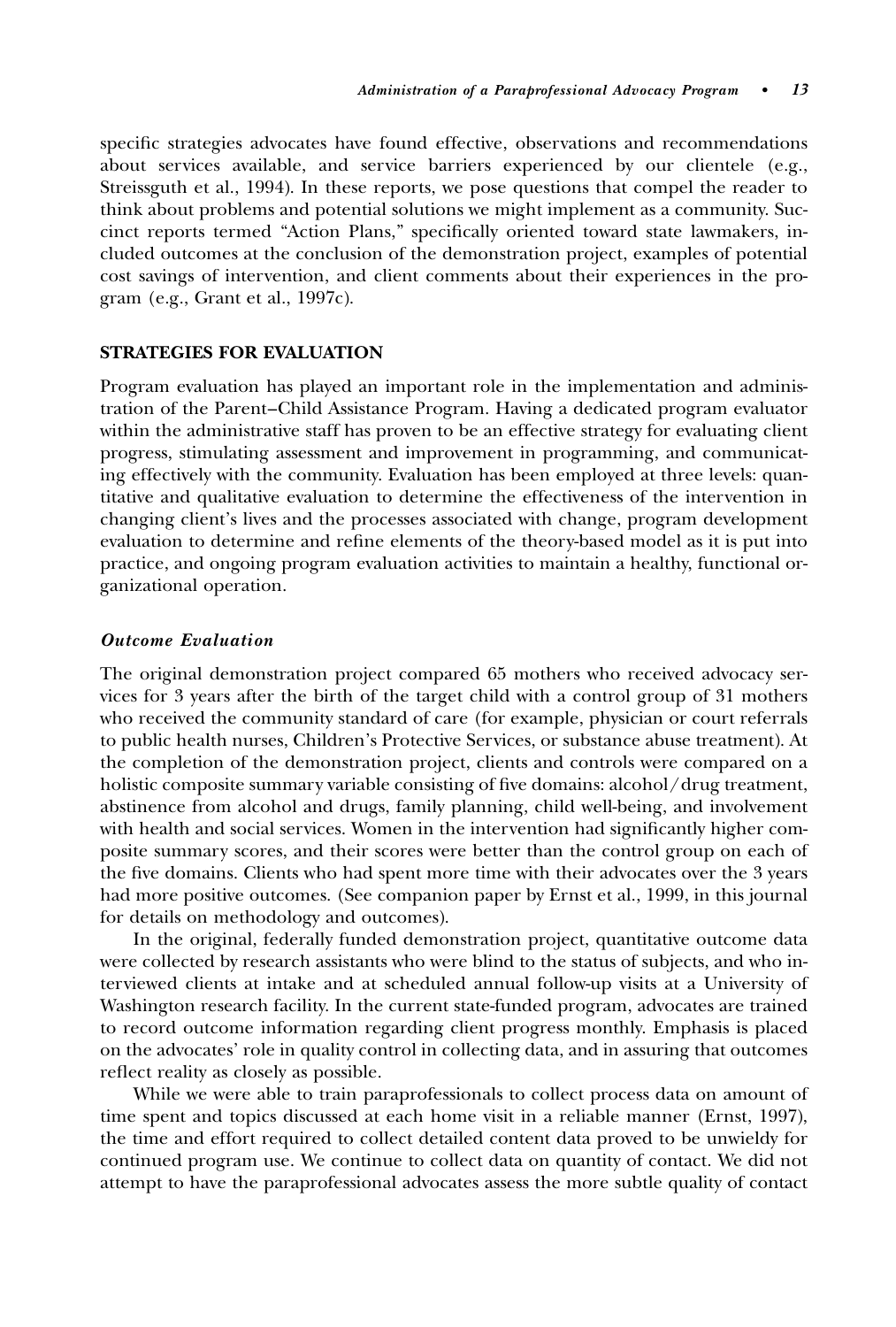variables such as the mothers' emotional state or engagement, mothers' understanding of the material, and family context, because of concerns about bias and lack of professional training.

# *Program Development Evaluation*

The Seattle model of paraprofessional advocacy includes the staff-centered program goal of creating and maintaining an organization capable of supporting and empowering advocates in their difficult work with clients. To this end, program development evaluation involves generating information about a specific issue, evaluating that information, and making a policy decision or adjustment based on the information generated. This process relies on consistent and ongoing communication (feedback loops) among program evaluator, program director, clinical supervisor, advocates, and, when appropriate, clients. During early phases of the project, as the theory-based paraprofessional model was being put into practice, program development evaluation was used in making decisions regarding caseload size, job roles, advocate characteristics, and the best techniques for approaching and working with specific types of clients. Monthly meetings among administrators and weekly staff meetings with advocates provide an ongoing structured environment for program development activities to occur.

# *Ongoing Program Evaluation Activities*

Ongoing program evaluation can be a collaborative, nonadversarial process. We have incorporated the following practices in order to maintain a sense of teamwork: evaluation activities are introduced as important program components from the beginning in terms of documenting effectiveness of the program, identifying problems, and securing ongoing funding; the importance of paraprofessional staff to the evaluation process is emphasized at staff meetings and through discussions of preliminary data reports; a good working relationship is consistently demonstrated between administrative staff and the evaluator; and advocate ideas and perspectives on their work are routinely encouraged. For example, advocate input was actively solicited in the development of many of the forms they would be using, resulting in an enhanced sense of teamwork. While advocates still may not enjoy doing paperwork, they have an improved understanding of the importance and the means by which their work is documented.

The combination of sound administrative principles with ongoing program evaluation decreases job stress and staff attrition, and increases group morale, staff effectiveness, and individual job satisfaction, which in turn have positive effects on the quality of service clients receive from the program.

# **DISCUSSION**

The Parent–Child Assistance Program, the Seattle model of paraprofessional advocacy, is an intervention that has achieved promising outcomes with alcohol- and drug-abusing mothers, has experienced little staff turnover, has gained the confidence of the professional community with which it works, and has the financial support of state lawmakers. Principles and practices we have found effective concur with observations made by oth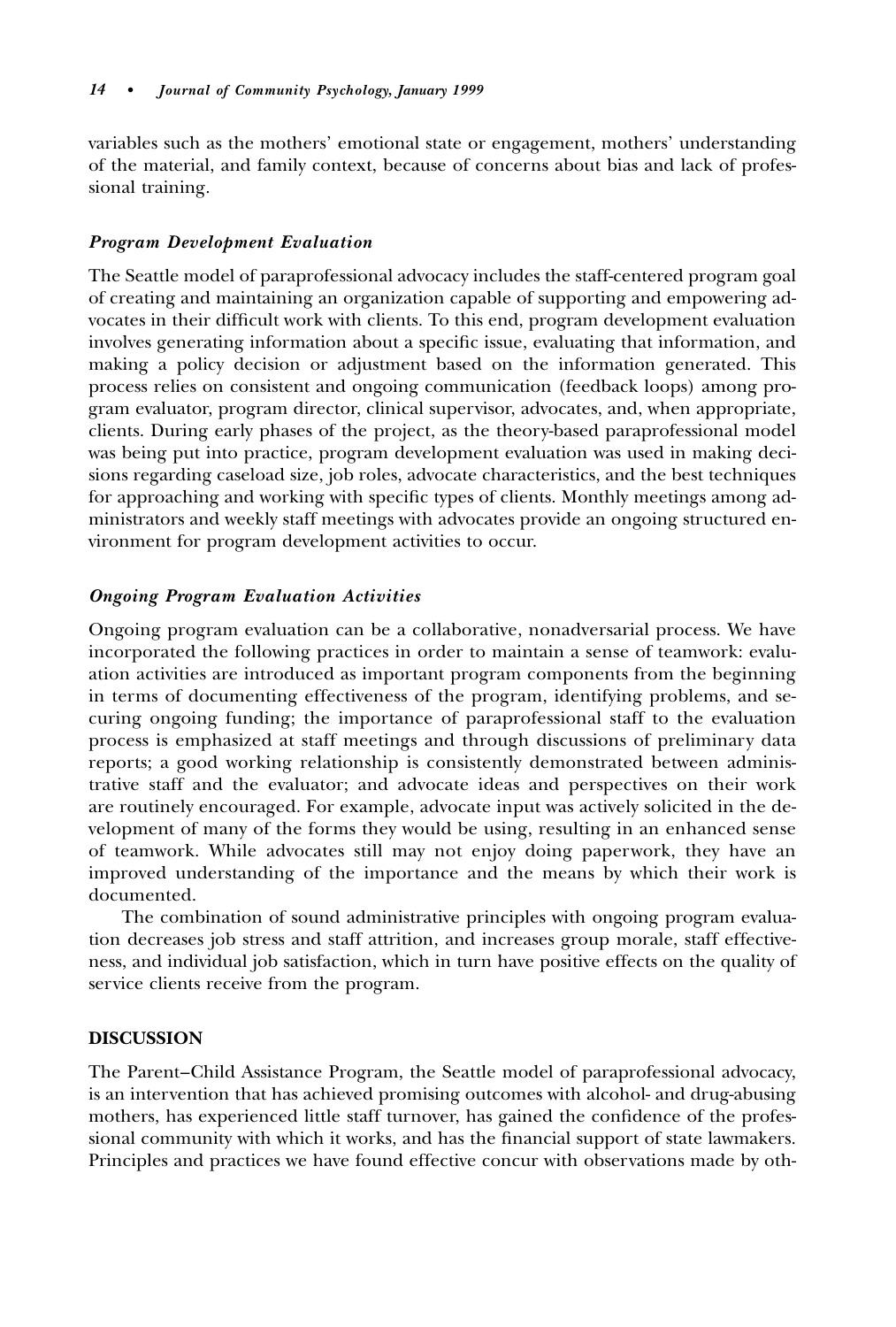ers in the home visitation field, including the importance of providing ongoing training and supervision; addressing a comprehensive, broad spectrum of family needs; making frequent home visits; limiting caseload size; hiring empathic home visitors; and communicating and collaborating with community service providers. This model is now being adapted to serve mothers who themselves have Fetal Alcohol Syndrome and who make tremendous demands for community services that are unable to be met by most communities (Grant, Ernst, Streissguth, & Porter, 1997b).

The model addresses some of the typical problems identified with paraprofessional programs. Models in which paraprofessionals are teamed with nurses or social workers within the same program can be fraught with problems of role clarification, competition for a client's loyalty and confidence, different standards for appropriate boundaries and demeanor with clients, perceived prestige of the professional, and lack of confidence in the paraprofessional's ability to perform aspects of the job. On the other hand, models in which paraprofessionals work alone can result in workers taking on roles and responsibilities for which they are not trained (and which may place their clients at risk), and lack of credibility from other providers.

In the P-CAP model, instead of pairing nurses or social workers in teams with the paraprofessional advocates, the advocates are assigned independently to families but work as a small, cohesive, highly trained and supervised staff with explicit and clearly defined goals. Instead of competing with professionals within the same program, they build linkages and networks with the service providers who work in the client's own neighborhood or community. In essence, advocates connect clients with experts in the community according to client needs. Health needs are addressed by health care providers, for example; but environmental needs are met by the paraprofessional who understands and can operate within the high-risk setting in which her clients live.

The program described in this paper has been implemented with a troubled population that is generally noncompliant and whose children have a devastating prognosis if their families cannot be successfully embraced by a caring community. The program has appealed to clients, who have demonstrated promising outcomes; to community providers, who have incorporated the paraprofessional advocates into service networks; and to state lawmakers, who have committed funds to maintain and expand the program. Our experiences in organizing and administering this paraprofessional model can provide practical guidelines to other interventionists who are committed to solving difficult problems in their own communities.

#### **ACKNOWLEDGMENTS**

Support for this work was provided by a U.S. Public Health Service grant  $#H86$ SP02897-01-06 from the Center for Substance Abuse Prevention (CSAP). We gratefully acknowledge the important contributions of our advocate supervisor Beth Gendler, grants administrator Pam Phipps, and CSAP project Officer Jeanette Bevitt-Mills. We express our thanks and appreciation to advocates Gail Haynes, Carryn Johnson, Elizabeth Morales, Roberta Wright, and Anna Ximines for their dedication to this work; and to Kathryn Barnard and Mary Ann LaFazia, who were instrumental in the original conceptualization of the program.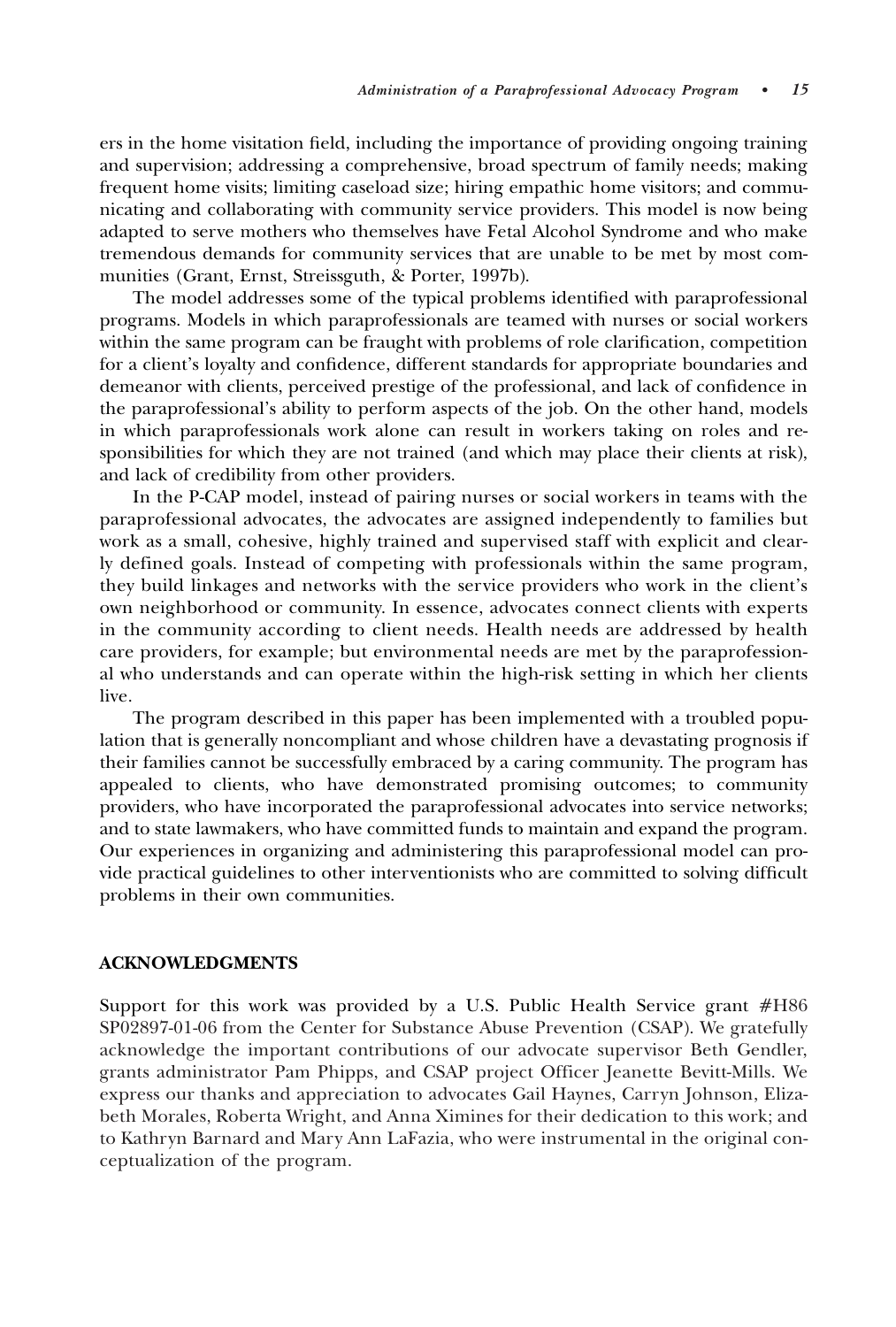### **REFERENCES**

- Amaro, A., & Hardy-Fanta, C. (1995). Gender relations in addiction and recovery. Journal of Psychoactive Drugs, 27, 325–337.
- Arnold, L.S., Brecht, M.C., Hockett, A.B., Amspacher, K.A., & Grad, R.K. (1989). Lessons from the past. American Journal of Maternal Child Nursing, 14, 75–82.
- Barnard, K.E., Magyary, D., Sumner, G., Booth, C.L., Mitchell, S.K., & Spieker, S. (1988). Prevention of parenting alterations for women with low social support. Psychiatry, 51, 248– 253.
- Barnett, S.W., & Escobar, C.M. (1990). Economic costs and benefits of early intervention. In S.J. Meisels, & J.P. Shonkoff (Eds.), Handbook of early childhood intervention (pp. 560–582). Cambridge, U.K.: Cambridge University Press.
- Black, M.M., Nair, P., Kight, C., Wachtel, R., Roby, P., & Schuler, M. (1994a). Parenting and early development among children of drug-abusing women: Effects of home intervention. Pediatrics, 94, 440–448.
- Black, M.M., Nair, P., & Harrington, D. (1994b). Maternal HIV infection: Parenting and early child development. Journal of Pediatric Psychology, 19, 595–615.
- Black, M.M., Dubowitz, H., Hutcheson, J., Berenson-Howard, J., & Starr, R.H., Jr. (1995). A randomized clinical trial of home intervention for children with failure to thrive. Pediatrics, 95, 807–814.
- Center on Addiction and Substance Abuse at Columbia University (CASA) (1993). The cost of substance abuse to America's health care system. Report 1: Medicaid hospital costs. New York: Columbia University.
- Drug Strategies (1997). Promising programs: Treatment. Long-term help for pregnant substance abusers. Keeping score (p. 21). Washington, DC: Drug Strategies.
- Dunst, C.J., Trivette, C.M., & Deal, A.G. (1988). Enabling and empowering families: Principles and guidelines for practice. Cambridge, MA: Brookline Books.
- Durlak, J.A. (1979). Comparative effectiveness of paraprofessional and professional helpers. Psychological Bulletin, 86, 80–92.
- Ernst, C.C. (1997). The Client Contact Log: An instrument to quantify process data (Tech. Rep. No. 96-05). Seattle: University of Washington, Fetal Alcohol & Drug Unit.
- Ernst, C.C., Grant, T.M., Streissguth, A.P., & Sampson, P.D. (1999). Intervention with high-risk alcohol and drug-abusing mothers: II. Three-year findings from the Seattle Model of Paraprofessional Advocacy. Journal of Community Psychology, 27, 19–38.
- Finkelstein, N. (1990). Treatment issues: Women and substance abuse. Washington, DC: National Coalition on Alcohol and Drug Dependent Women and Their Children.
- Finkelstein, N. (1993). Treatment programming for alcohol and drug dependent pregnant women. International Journal of the Addictions, 28, 1275–1309.
- Gomby, D.S., & Shiono, P.H. (1991). Estimating the number of substance-exposed infants. The future of children. Center for the Future of Children, 1, 17.
- Grant, T.M., Ernst, C.C., & Streissguth, A.P. (1996a). An intervention with high-risk mothers who abuse alcohol and drugs: The Seattle advocacy model. American Journal of Public Health, 86, 1816–1817.
- Grant, T.M., Ernst, C.C., Streissguth, A.P., Phipps, P., & Gendler, B. (1996b). When case management isn't enough: A model of paraprofessional advocacy for drug- and alcohol-abusing mothers. Journal of Case Management, 5, 3–11.
- Grant, T.M., Ernst, C.C., McAuliff, S., & Streissguth, A.P. (1997a). The Difference Game: Facilitating change in high-risk clients. Families in Society, 78, 429–432.
- Grant, T., Ernst, C., Streissguth, A., & Porter, J. (1997b). An advocacy program for mothers with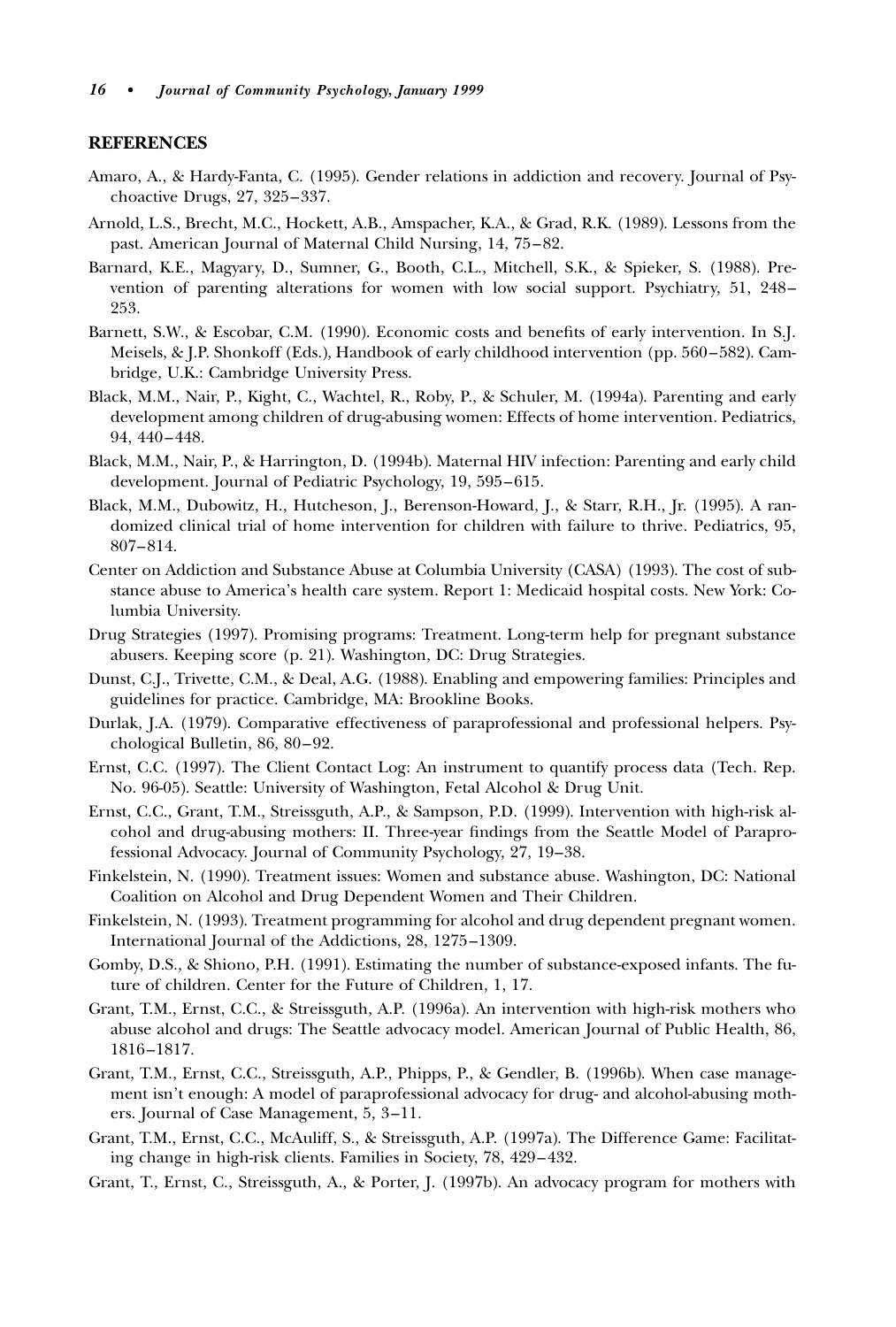FAS/FAE. In A.P. Streissguth & J. Kanter (Eds.), The challenge of Fetal Alcohol Syndrome: Overcoming secondary disabilities (pp. 102–112). Seattle: University of Washington Press.

- Grant, T., Streissguth, A., & Ernst, C. (1997c). The Birth to 3 Program: A plan of action for Washington State, 1996–1997 (Technical Report 97-15). Seattle: University of Washington, Fetal Alcohol & Drug Unit.
- Hiatt, S.W., Sampson, D., & Baird, D. (1997). Paraprofessional home visitation: Conceptual and pragmatic considerations. Journal of Community Psychology, 25, 77–93.
- Hutchins, E., & Alexander, G. (1990). Substance use during pregnancy and its effects on the infant: A review of the issues. Baltimore: Maryland: The Johns Hopkins University.
- Jaffe, J.H. (1985). Forward. In N.J. Kozel, & E.H. Adams (Eds.), Cocaine use in America: Epidemiologic and clinical perspectives (p. V). NIDA Research Monograph No. 61 (DHHS Publication No. ADM 85-1414). Rockville, MD: U.S. Department of Health and Human Services.
- Johnson, S., Booth, C.L., & Bee, H. (1989). Difficult Life Circumstances: A resource manual for professionals using the Difficult Life Circumstances Scale. Seattle, WA: NCAST Publications.
- Kitzman, H., Olds, D.L., Henderson, C.R., Hanks, C., Cole, R., Tatelbaum, R. McConnochie, K.M., Sidora, K., Luckey, D.W., Shaver, D., Engelhardt, K., James, D., & Barnard, K. (1997). Effect of prenatal and infancy home visitation by nurses on pregnancy outcomes, childhood injuries, and repeated childbearing: A randomized controlled trial. Journal of the American Medical Association, 278, 644–652.
- Korfmacher, J., Kitzman, H., & Olds, D. (1998). Intervention processes as predictors of outcomes in a preventive home-visitation program. Journal of Community Psychology, 26, 49–64.
- Marlatt, G.A., Somers, J.M., & Tapert, S.F. (1993). Harm reduction: Application to alcohol abuse problems. NIDA Research Monograph (Volume 137, pp. 147–166).
- Marlatt, G.A., & Tapert, S.F. (1993). Harm reduction: Reducing the risks of addictive behaviors. In J.S. Baer, G.A. Marlatt, & R.J. McMahon (Eds.), Addictive behaviors across the lifespan: Prevention, treatment and policy issues. Newbury Park, CA: Sage Publications.
- Miller, J.B. (1991). The development of women's sense of self. In J.D. Jordan, A.G. Kaplan, J.B., Miller, I.P. Stiver, & J.L. Surrey (Eds.), Women's growth in connection (pp. 11–26). New York: Guilford.
- Miller, W.R., & Rollnick, S. (1991). Motivational interviewing: Preparing people to change addictive behavior. New York: Guilford Press.
- Musick, J.S., & Stott, F.M. (1990). Paraprofessionals, parenting, and child development: Understanding the problems and seeking solutions. In S. Meisels & J. Shonkoff (Eds.), Handbook of early intervention (pp. 651–667). Cambridge, UK: Cambridge University Press.
- Nadwairski, J.A. (1992). Inner-city safety for home care providers. Journal of Nursing Administration, 22, 42–47.
- National Commission to Prevent Infant Mortality (1989). Home visiting: Opening doors for America's pregnant women and children. Washington, DC: National Commission to Prevent Infant Mortality.
- Olds, D.L., Henderson, C.R., Jr., Chamberlin, R., & Tatelbaum, R. (1986a). Preventing child abuse and neglect: A randomized trail of nurse home visitation. Pediatrics, 78, 65–78.
- Olds, D.L., Henderson, C.R., Jr., Tatelbaum, R., & Chamberlin, R. (1986b). Improving the delivery of prenatal care and outcomes of pregnancy: A randomized trial of nurse home visitation. Pediatrics, 77, 16–28.
- Olds, D.L., Eckenrode, J., Henderson, C.R., Jr., Kitzman, H., Powers, J., Cole, R., Sidora, K., Morris, P., Pettitt, L.M., & Luckey, D. (1997). Long-term effects of home visitation on maternal life course and child abuse and neglect. Journal of the American Medical Association, 278, 637–643.
- Olds, D.L., Henderson, C., Kitzman, H., Eckenrode, J., Cole, R., & Tatelbaum, R. (1998a). The